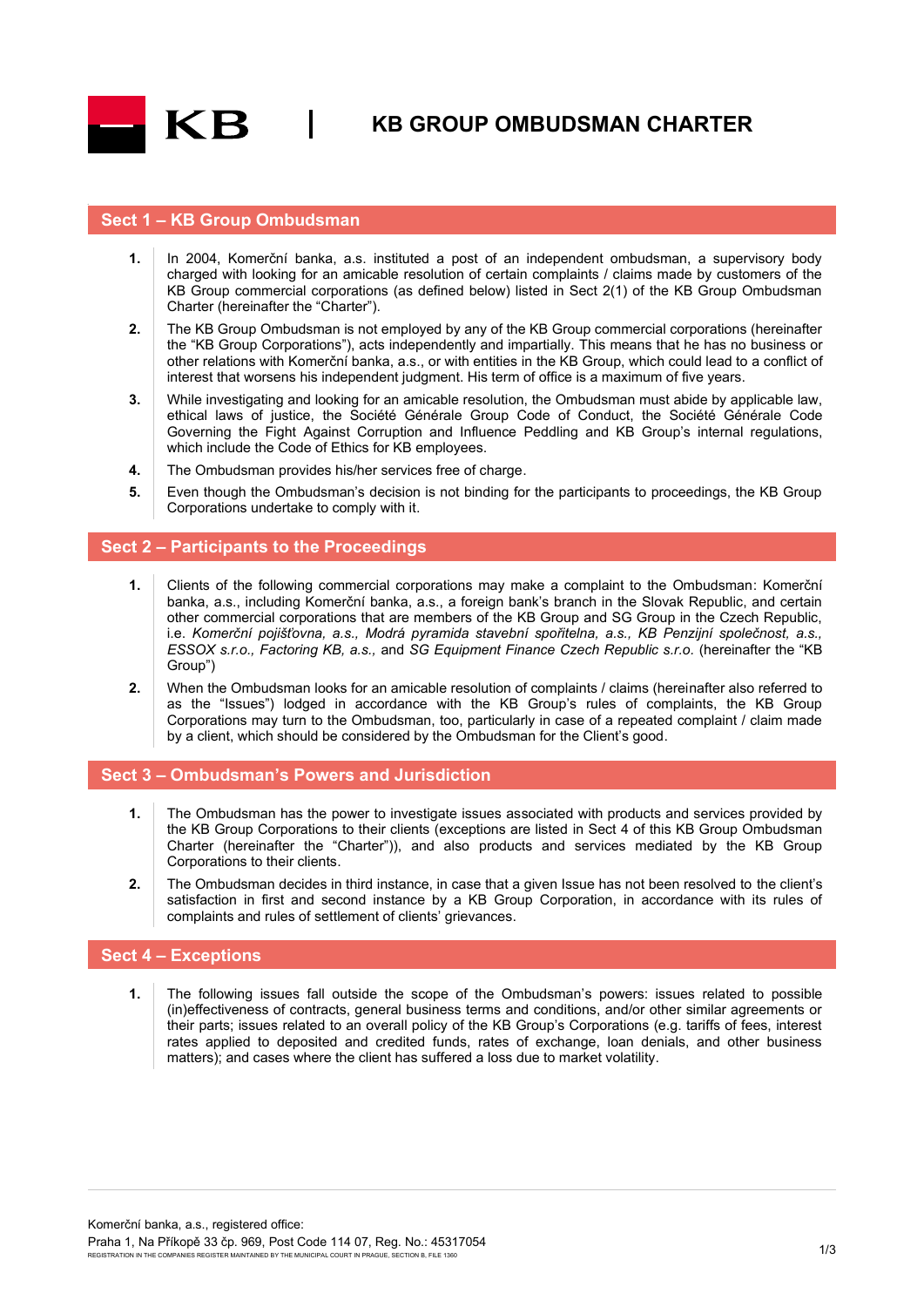- **2.** In addition to the above, the issues listed below also fall outside the scope of the Ombudsman's powers:
	- a. In case of *Modrá pyramida stavební spořitelna, a.s.*: Issues related to consequences of possible changes introduced into the system of building savings government incentives and their taxation.
	- b. In case of *ESSOX s.r.o.*: Issues related to interest rates applied to loans, credits and financial leasing; financial leasing products; and financing of a purchase of cars and/or vehicles.
	- c. In case of *Komerční pojišťovna, a.s.*: Issues related to the life insurance appreciation; shares in profits; amounts of insurance proceeds or denial of insurance proceeds; the process of the client's acceptance to a life insurance scheme is subject to medical underwriting; and other similar matters.
	- d. In case of *Factoring KB, a.s.* and *SG Equipment Finance Czech Republic s.r.o.*: The Ombudsman cannot initiate the proceedings until the relevant commercial corporation and the client enter into a written agreement that shall define the subject matter of the issue.
	- e. In case of *KB Penzijní společnost, a.s*.: Issues related to the government subsidy granted in accordance with the Ministry of Finances' methodology (applicable to the supplementary pension insurance and supplementary pension savings); amounts of benefits calculated in accordance with rules set forth in the relevant pension plans and business terms and conditions; and shares in profits.

# **Sect 5 – Particulars of the Complaint**

- **1.** Clients of the KB Group Corporations may only turn to the Ombudsman in writing, at the mailing address: Ombudsman Skupiny KB or the electronic address: Komerční banka, a.s. combudsman@kb.cz nám. Junkových 2772/1 155 00 Praha 5 – Stodůlky **2.** The complaint lodged by the client must contain the following particulars and information:
	- a. Client's first name, surname, and permanent residence address, optionally also an account number or birth number;
	- b. Thorough description of the subject of the complaint / claim;
	- c. Explanation of client's demands and suggested solution;
	- d. If the client demands financial compensation, it must be fully disclosed as to its amount and its calculation;
	- e. Representation to the effect that none of the circumstances referred to under Sect 7 hereof has occurred;
	- f. If the client is represented by an attorney at law, the latter shall submit an original power of attorney;
	- g. If the client is represented by a proxy, the latter shall submit an original notarised power of attorney.

## **Sect 6 – Initiation of the Proceedings; Mending of Flaws**

- **1.** If the lodged complaint / claim meets all the specifications and requirements set forth above under Sect 5 hereof, the Ombudsman shall initiate the proceedings and inform the client in writing about the latest deadline for the ruling to be issued.
- **2.** If the complaint contains any flaws, the Ombudsman shall notify the client in writing, identifies the flaws, and asks the client to mend them within a reasonable period of time. The proceedings shall subsequently be suspended until the flaws are mended.

# **Sect 7 – Obstacles to the Proceedings; Inadmissibility of the Complaint / Claim**

- **1.** The Ombudsman shall not initiate the proceedings if:
	- a. The Issue in question falls outside the scope of the Ombudsman's powers pursuant to Sect 4 hereof;
	- b. The Issue has already been decided at court; or relevant proceedings have been instituted before court or before arbitrator (within the meaning of Act No. 229/2002 Coll., on Financial Arbitrator); or arbitration proceedings have been initiated (within the meaning of Act No. 216/1994 Coll., on Arbitration Proceedings and Enforcement of Arbitral Awards);
	- c. The client has filed the criminal charge concerning the Issue or turned to any government agency or public authority;
	- d. The client has disclosed the Issue to the media.